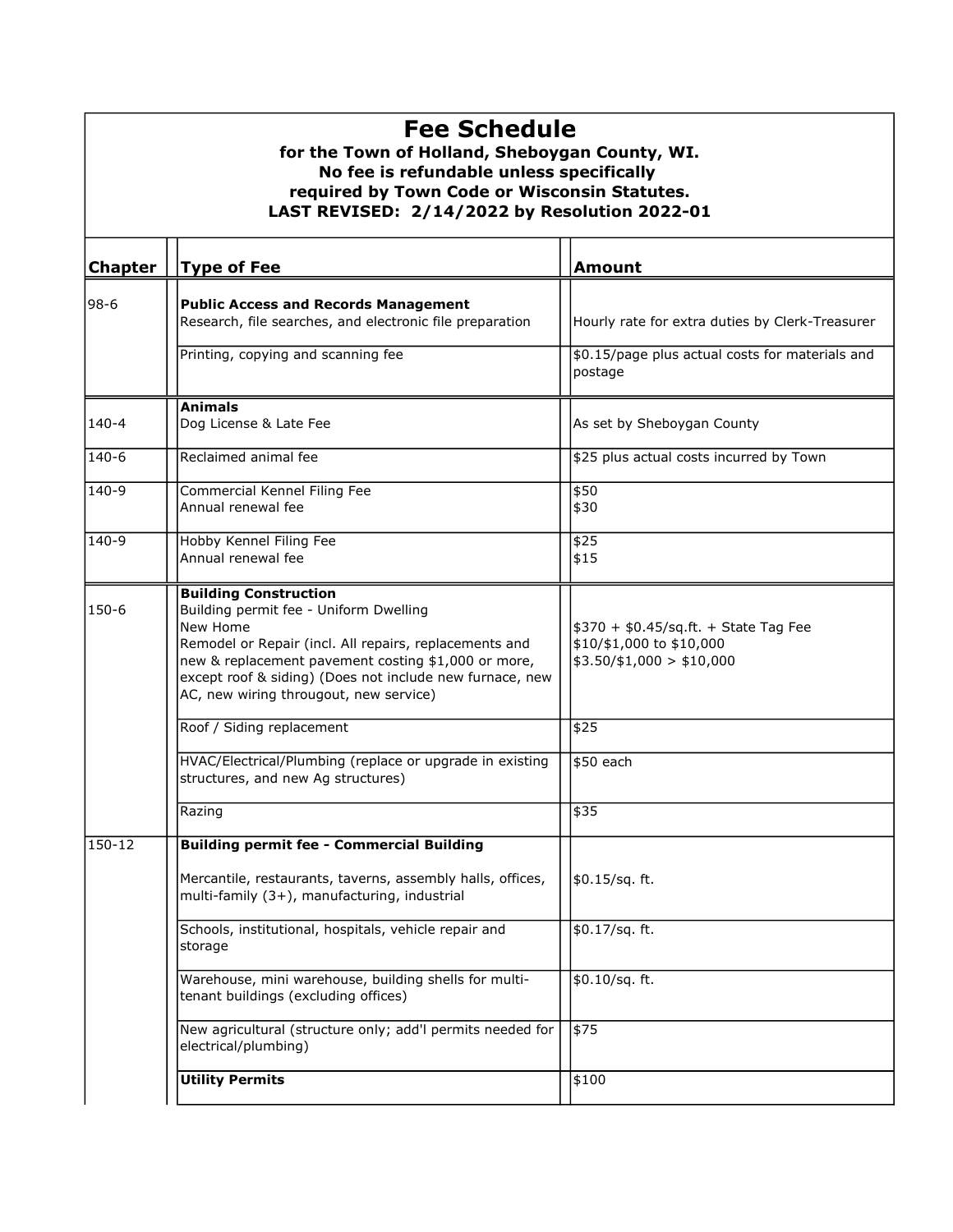| <b>Fee Schedule</b><br>for the Town of Holland, Sheboygan County, WI.<br>No fee is refundable unless specifically<br>required by Town Code or Wisconsin Statutes.<br>LAST REVISED: 2/14/2022 by Resolution 2022-01 |                                                                    |                                                                                                                                                                   |  |  |
|--------------------------------------------------------------------------------------------------------------------------------------------------------------------------------------------------------------------|--------------------------------------------------------------------|-------------------------------------------------------------------------------------------------------------------------------------------------------------------|--|--|
| <b>Chapter</b>                                                                                                                                                                                                     | <b>Type of Fee</b>                                                 | <b>Amount</b>                                                                                                                                                     |  |  |
|                                                                                                                                                                                                                    | <b>Driveway Permits (Town Roads ONLY)</b>                          | \$50                                                                                                                                                              |  |  |
| 174-6                                                                                                                                                                                                              | <b>Fireworks</b><br>Permit fee - Class B<br>Permit fee - Class C   | \$50<br>\$25                                                                                                                                                      |  |  |
| 190-11                                                                                                                                                                                                             | <b>Rooming Houses</b><br>Permit fee                                | \$50                                                                                                                                                              |  |  |
| 200-1                                                                                                                                                                                                              | <b>Liquor License</b><br>Class "A" Fermented Malt Beverage License | \$75                                                                                                                                                              |  |  |
|                                                                                                                                                                                                                    | Class "B" Fermented Malt Beverage License                          | \$75                                                                                                                                                              |  |  |
|                                                                                                                                                                                                                    | Temporary (picnic) Class B Beer License                            | \$10 - May not charge for both wine and beer<br>license                                                                                                           |  |  |
|                                                                                                                                                                                                                    | Temporary (picnic) Class B Wine License                            | \$10 - May not charge for both wine and beer<br>license                                                                                                           |  |  |
|                                                                                                                                                                                                                    | Retail "Class A" Intoxicating Liquor License                       | \$150                                                                                                                                                             |  |  |
|                                                                                                                                                                                                                    | Retail "Class B" Intoxicating Liquor License                       | \$150                                                                                                                                                             |  |  |
|                                                                                                                                                                                                                    | Retail Reserve "Class B" License                                   | \$10,000 initial issuance-- Subsequent issuances<br>at Retail "Class B" license rate                                                                              |  |  |
|                                                                                                                                                                                                                    | "Class C" Wine License                                             | \$75                                                                                                                                                              |  |  |
|                                                                                                                                                                                                                    | Operator's License                                                 | \$25                                                                                                                                                              |  |  |
|                                                                                                                                                                                                                    | Provisional Operator's License                                     | \$12                                                                                                                                                              |  |  |
|                                                                                                                                                                                                                    | Cigarette License                                                  | \$50                                                                                                                                                              |  |  |
|                                                                                                                                                                                                                    | Agent Change for Retail License                                    | \$10                                                                                                                                                              |  |  |
|                                                                                                                                                                                                                    | <b>Land Divisions</b>                                              |                                                                                                                                                                   |  |  |
| 220-14 B.                                                                                                                                                                                                          | Fee in lieu of land dedication for parks - MAJOR LAND DIV          | \$500 per lot                                                                                                                                                     |  |  |
| 220-35 B.                                                                                                                                                                                                          | <b>CSM Application Fee</b>                                         | Included in Land Division application fee                                                                                                                         |  |  |
| 220-39 B.                                                                                                                                                                                                          | Preliminary Plat Application Fees                                  | Preliminary Plat: \$500 + \$15/lot<br>Developers Agreement: \$50<br>Letter of Credit: \$50<br>Storm Water Mgt Plan review: \$50<br>Construction Plan review: \$50 |  |  |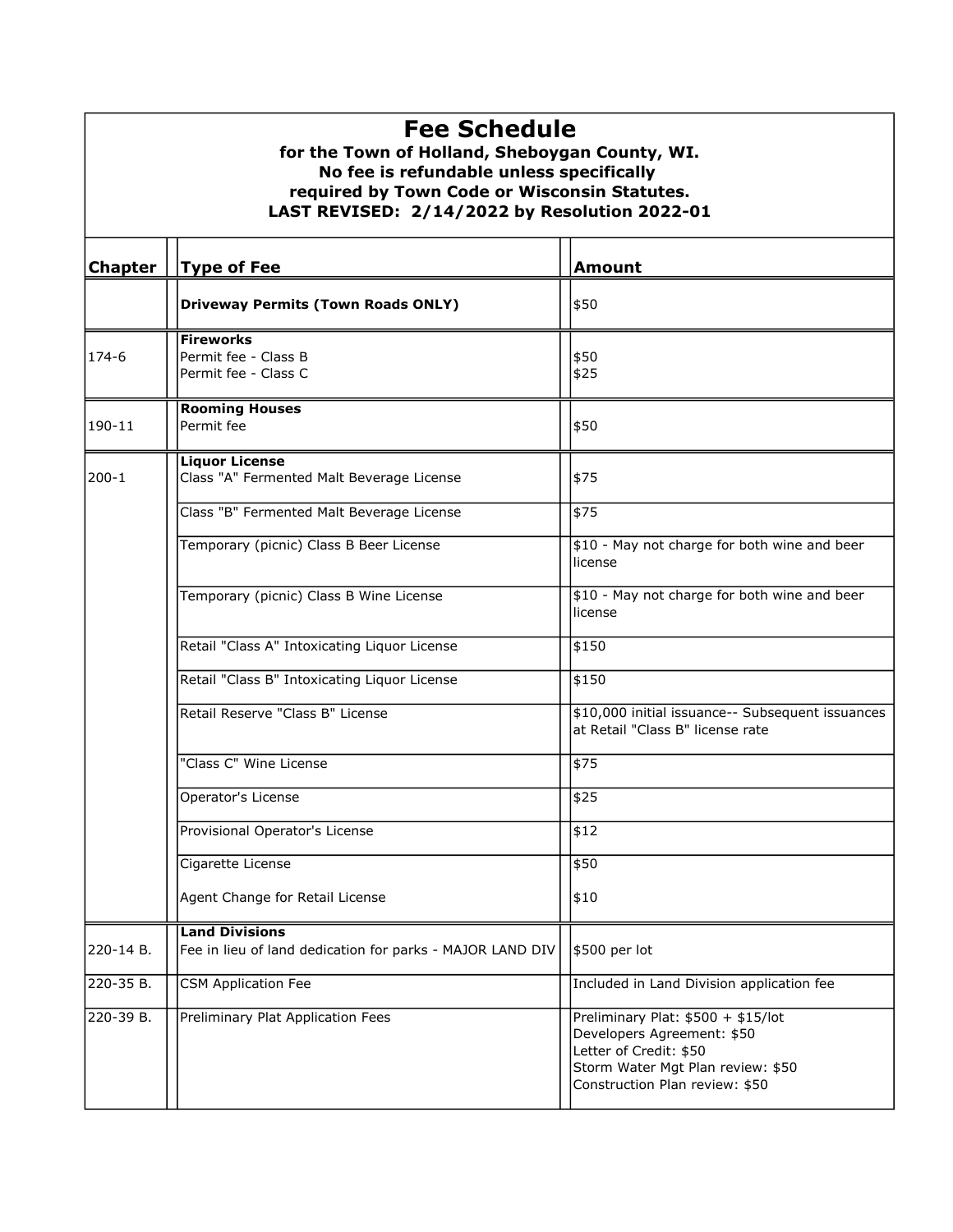## Fee Schedule

## for the Town of Holland, Sheboygan County, WI. LAST REVISED: 2/14/2022 by Resolution 2022-01 No fee is refundable unless specifically required by Town Code or Wisconsin Statutes.

| <b>Chapter</b>         | <b>Type of Fee</b>                                                                                                                                                                                                                                                                                                                                          | <b>Amount</b>                                                                                                                                                                                                                                                                 |
|------------------------|-------------------------------------------------------------------------------------------------------------------------------------------------------------------------------------------------------------------------------------------------------------------------------------------------------------------------------------------------------------|-------------------------------------------------------------------------------------------------------------------------------------------------------------------------------------------------------------------------------------------------------------------------------|
| 220-40 B.              | Final Plat Application Fee                                                                                                                                                                                                                                                                                                                                  | \$400                                                                                                                                                                                                                                                                         |
| 220-46                 | Professional Services Fee                                                                                                                                                                                                                                                                                                                                   | Fees for services actually incurred by Town in<br>acting upon requests - payment due prior to<br>final approval.                                                                                                                                                              |
| 220-46                 | Special Meeting Fee (not including Board of Appeals)                                                                                                                                                                                                                                                                                                        | \$500 plus application fee                                                                                                                                                                                                                                                    |
| 220-46                 | Board of Appeals - Application and Meeting                                                                                                                                                                                                                                                                                                                  | \$750 plus actual costs incurred by Town                                                                                                                                                                                                                                      |
| 252-2                  | <b>Amsterdam Park</b><br><b>Boat Launch Permit</b><br>Annual season sticker for resident of Cedar Grove,<br>Oostburg or Holland<br>One-day hangtag for resident of Cedar Grove,<br>Oostburg or Holland<br>Annual season sticker for nonresident<br>One-day hangtag for nonresident                                                                          | \$30<br>\$7<br>\$70<br>\$15                                                                                                                                                                                                                                                   |
| 275-2                  | <b>Fire Dept Reimbursement</b><br>Emergency service costs<br>- Consumable materials: Water<br>- Other extraordinary costs                                                                                                                                                                                                                                   | \$0.256 per gallon plus hookup fees incurred by<br>Town<br>Actual costs incurred by Town.                                                                                                                                                                                     |
| 275-3                  | Emergency service costs for vehicle calls<br>- Extrication equipment usage, including JAWS<br>- Fire truck usage: Engine<br>- Fire truck usage: Tanker<br>- Fire truck usage: Other<br>- First responder vehicle usage<br>- Consumable materials: Absorbent<br>- Consumable materials: Foam<br>- Consumable materials: Water<br>- Other extraordinary costs | \$500<br>\$475 per hour, 1 hour minimum<br>\$325 per hour, 1 hour minimum<br>\$325 per hour, 1 hour minimum<br>\$250 per hour, 1 hour minimum<br>\$10 per bag<br>\$14 per gallon<br>\$0.256 per gallon plus hookup fees incurred by<br>Town<br>Actual costs incurred by Town. |
| 280-5 A, C<br>8 280-11 | <b>Short-Term Rentals</b><br>License filing fee                                                                                                                                                                                                                                                                                                             | \$350                                                                                                                                                                                                                                                                         |
| 290-25                 | <b>Recycling Center</b><br><b>Identification Requirement</b>                                                                                                                                                                                                                                                                                                | No charge                                                                                                                                                                                                                                                                     |
| 290-14.1               | Freon appliances Fee<br>Tires                                                                                                                                                                                                                                                                                                                               | \$20<br>Not accepted per ordinance                                                                                                                                                                                                                                            |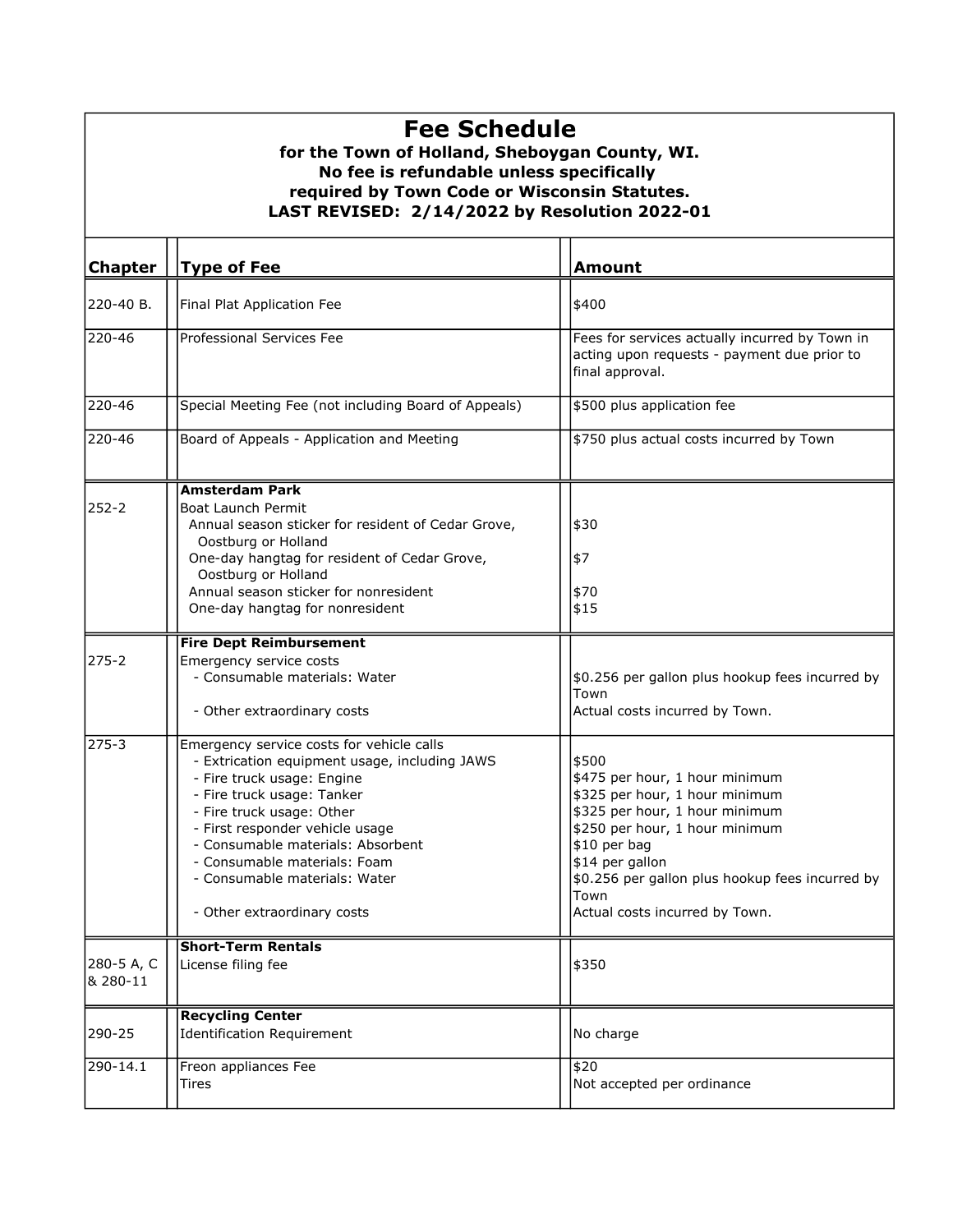| <b>Fee Schedule</b><br>for the Town of Holland, Sheboygan County, WI.<br>No fee is refundable unless specifically<br>required by Town Code or Wisconsin Statutes.<br>LAST REVISED: 2/14/2022 by Resolution 2022-01 |                                                                                                                                                                                                                                                                                                                                                                                                                                                                                           |                                                                                                                |  |  |
|--------------------------------------------------------------------------------------------------------------------------------------------------------------------------------------------------------------------|-------------------------------------------------------------------------------------------------------------------------------------------------------------------------------------------------------------------------------------------------------------------------------------------------------------------------------------------------------------------------------------------------------------------------------------------------------------------------------------------|----------------------------------------------------------------------------------------------------------------|--|--|
| <b>Chapter</b>                                                                                                                                                                                                     | <b>Type of Fee</b>                                                                                                                                                                                                                                                                                                                                                                                                                                                                        | <b>Amount</b>                                                                                                  |  |  |
| 290-14.1                                                                                                                                                                                                           | E-Waste Recycling Charges<br>- Battery Back-up, Cell phone, Camera<br>- Computer or Laptop<br>- Keyboard, Mouse<br>- Flat Screen device (TV or Monitor)<br>- CRT device (TV or Monitor): Glass not cracked<br>- CRT device (TV or Monitor): Glass cracked<br>- Television: Projection<br>- Printer, Scanner, Copier or Fax Machine<br>- Microwave<br>- Radio, Stereo Equipment or Misc small item<br>- VCR, DVR or DVD player                                                             | No charge<br>No charge<br>No charge<br>\$20<br>\$20<br>\$20<br>\$20<br>\$20<br>\$20<br>No charge<br>No charge  |  |  |
| 290-14.1                                                                                                                                                                                                           | Large Household Items - Open Top Dumpster (OTD)<br>- All items broken down and placed in compactor<br>- Couch or couch-sized items<br>- Desk, table or dresser<br>- Mattress or Box spring<br>- Other smaller items (not fitting in compactor)                                                                                                                                                                                                                                            | No charge<br>\$20<br>\$20<br>\$10<br>\$5                                                                       |  |  |
| 290-14.1                                                                                                                                                                                                           | Other Items<br>- All items broken down and placed in compactor<br>- Bath tubs: Non-metal<br>- Bed Frame (non-metal)<br>- Carpet (up to 9 sq. yds.)<br>- Hot tub<br>- Hot tub covers<br>- Large cabinets, benches (dresser size)<br>- Passageway doors<br>- Pet cages: Non-metal (too large for compactor)<br>- Swimming pool liner<br>- Toilet/Lavatory stripped & placed on rock pile<br>- Toilet/Lavatory not stripped (with seat, etc)<br>- Trailer loads (2 cubic yds.) placed in OTD | No charge<br>\$20<br>\$10<br>\$10<br>\$20<br>\$10<br>\$20<br>\$10<br>\$10<br>\$20<br>No charge<br>\$10<br>\$60 |  |  |
| 298-8                                                                                                                                                                                                              | <b>Excavations</b><br><b>Excavation Permit</b>                                                                                                                                                                                                                                                                                                                                                                                                                                            | \$75                                                                                                           |  |  |
| 330-12 F.<br>330-19 B.                                                                                                                                                                                             | Zoning<br><b>Recreational Vehicles</b><br>Temporary Occupancy Permit<br><b>Reimbursement of Expenses</b><br><b>Professional Services</b>                                                                                                                                                                                                                                                                                                                                                  | \$35<br>Fees for services actually incurred by Town in<br>acting upon requests - payment due prior to          |  |  |